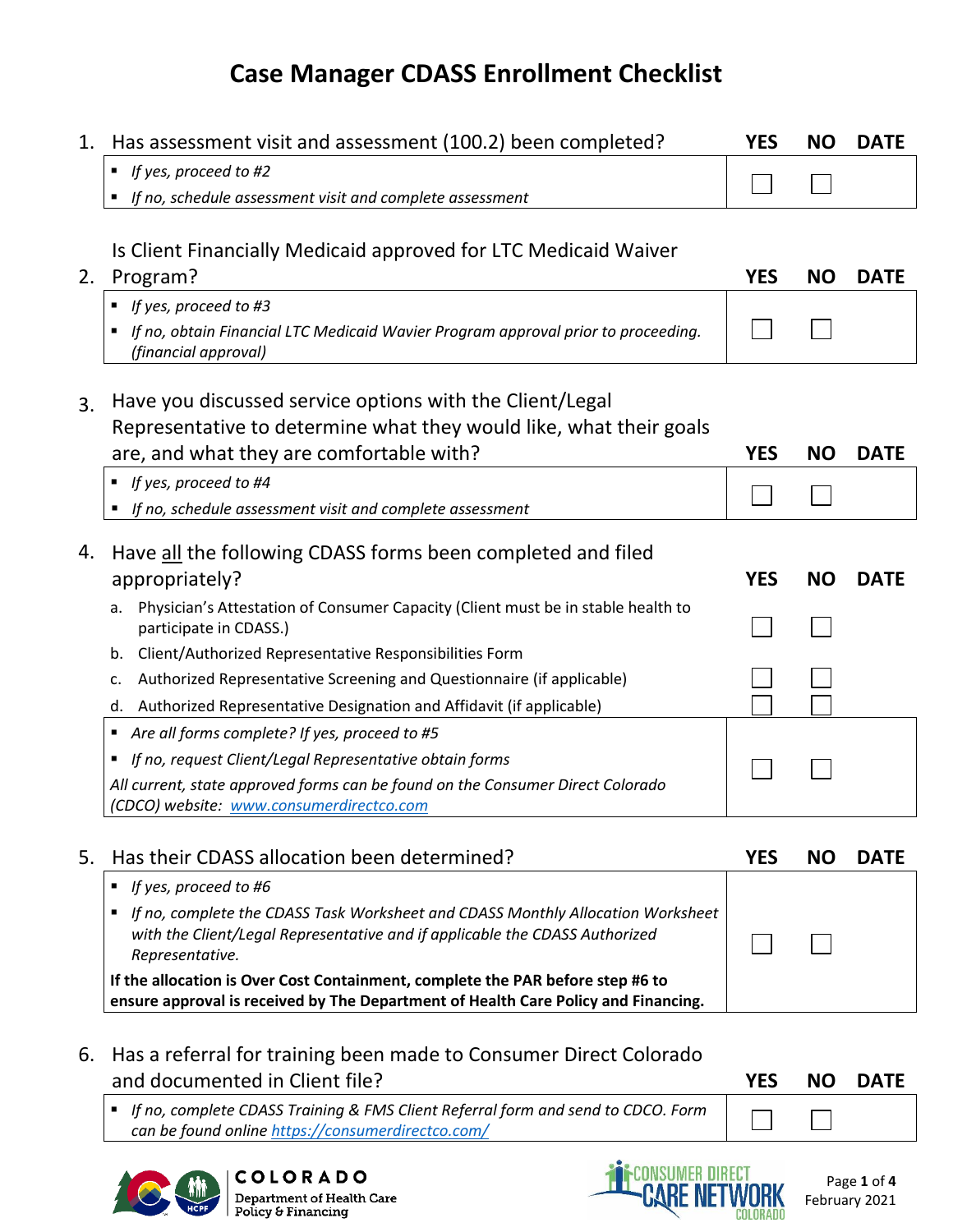| 7.  | Have you provided a copy of the Task Worksheet and CDASS<br>Monthly Allocation to the Client/Authorized Representative?                                                                                                          | <b>YES</b> | <b>NO</b> | <b>DATE</b> |
|-----|----------------------------------------------------------------------------------------------------------------------------------------------------------------------------------------------------------------------------------|------------|-----------|-------------|
|     | If yes, proceed to #8<br>٠                                                                                                                                                                                                       |            |           |             |
|     | If no, send information to Client/Authorized Representative<br>٠                                                                                                                                                                 |            |           |             |
|     |                                                                                                                                                                                                                                  |            |           |             |
| 8.  | Has Consumer Direct of Colorado (CDCO) confirmed receipt of the                                                                                                                                                                  |            |           |             |
|     | referral within 1 business day of sending?                                                                                                                                                                                       | <b>YES</b> | <b>NO</b> | <b>DATE</b> |
| ■   | ■ If yes, proceed to #9                                                                                                                                                                                                          |            |           |             |
|     | If no, contact CDCO to confirm referral was received<br>٠                                                                                                                                                                        |            |           |             |
|     |                                                                                                                                                                                                                                  |            |           |             |
| 9.  | Has a reviewed ASMP been received from CDCO?                                                                                                                                                                                     | <b>YES</b> | <b>NO</b> | <b>DATE</b> |
|     | If yes, proceed to #10                                                                                                                                                                                                           |            |           |             |
|     | If no, contact CDCO for status<br>٠                                                                                                                                                                                              |            |           |             |
|     | Note:                                                                                                                                                                                                                            |            |           |             |
|     | CDCO has 45 days to train a Client or Authorized Representative<br>a.                                                                                                                                                            |            |           |             |
|     | The Client or Authorized Representative must complete and return the ASMP<br>b.<br>to CDCO for review                                                                                                                            |            |           |             |
|     | c. CDCO has 5 days to review the ASMP. Please note CDCO reviews the ASMP<br>to ensure each area has been addressed, but the Case Manager is<br>responsible to review and approve the content and appropriateness of the<br>ASMP. |            |           |             |
| 10. | Has the ASMP been approved?                                                                                                                                                                                                      | <b>YES</b> | <b>NO</b> | <b>DATE</b> |

|                                                                                   | . | ----- |
|-----------------------------------------------------------------------------------|---|-------|
| $\vert$ = If yes, send a copy of the approved ASMP to CDCO and proceed to #11     |   |       |
| If no, and you have concerns regarding the ASMP, contact the Client or Authorized |   |       |
| Representative directly to make any adjustments                                   |   |       |

| 11. Has the Referral Form been sent to the chosen FMS provider? | <b>YES</b> | NO. | <b>DATE</b> |
|-----------------------------------------------------------------|------------|-----|-------------|
| $\vert$ = If yes, proceed to #12                                |            |     |             |
| $\blacksquare$ If no, complete Referral Form                    |            |     |             |
| Note: The following forms should be sent to the FMS provider:   |            |     |             |

a. Referral Form - use the Referral Form previously completed and sent to CDCO

b. Physician's Attestation of Consumer Capacity

c. Client/Authorized Representative Responsibilities Form

d. Authorized Representative Designation and Affidavit (if applicable)

e. Authorized Representative Screening Questionnaire (if applicable)

f. Approved ASMP (Containing Client/AR, CDCO and Case Manager signatures)



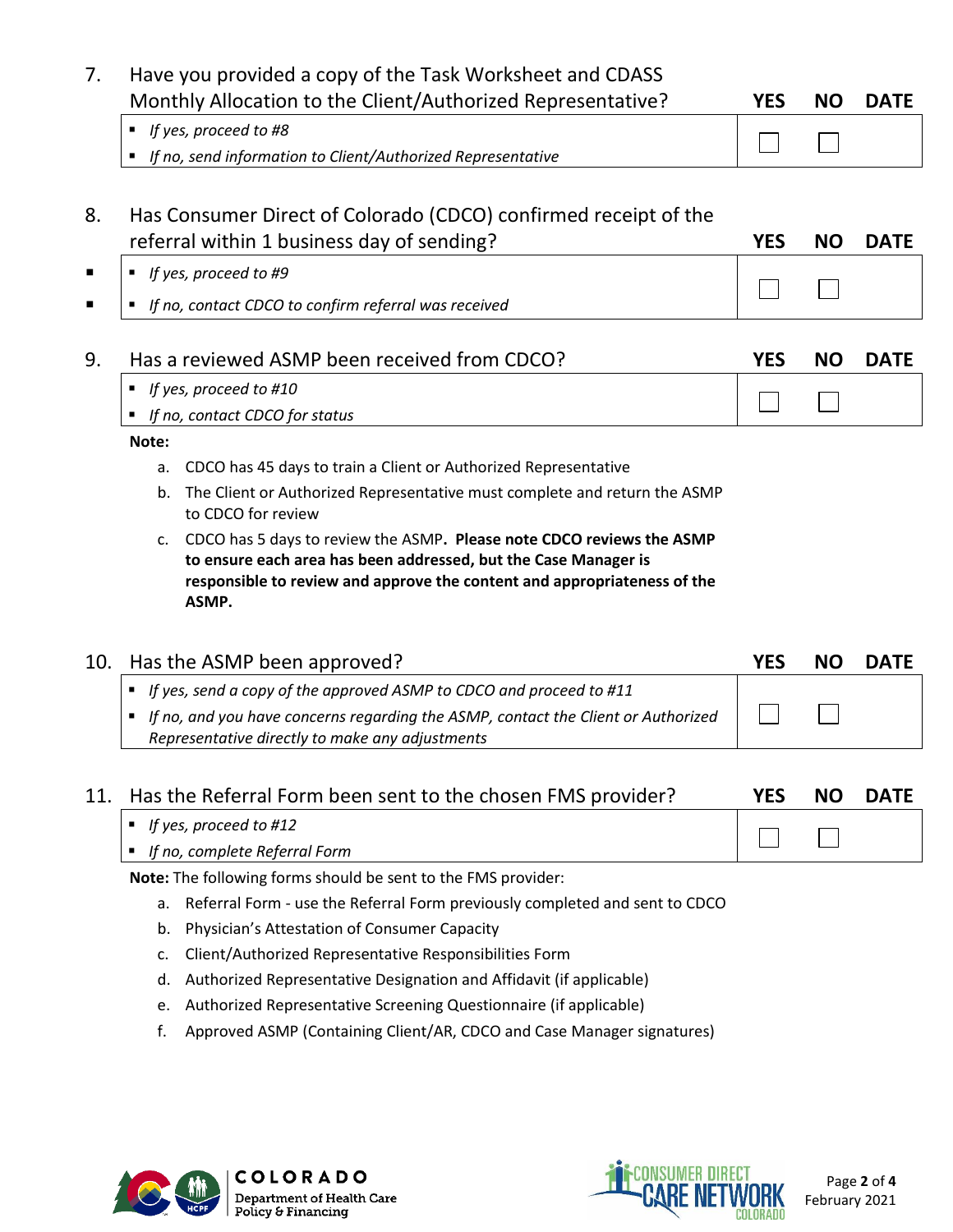| date is ready to be determined?                                  | <b>YES</b> | NO DATE |
|------------------------------------------------------------------|------------|---------|
| attendants with approved employee applications and a CDASS start |            |         |
| 12. Has the FMS provider communicated there are a minimum of 2   |            |         |

| $\vert$ = If yes, proceed to #13                    |  |
|-----------------------------------------------------|--|
| $\vert \cdot \vert$ If no, contact the FMS provider |  |

**Note:** The length of time between sending the referral to the FMS provider and receiving confirmation from them that the Client and Attendants have completed the necessary paperwork will vary depending on how quickly and accurately the forms are completed and returned to the FMS provider.

| 13. Has the PAR been completed in the bridge for approval?  | YES | NO. | <b>DATE</b> |
|-------------------------------------------------------------|-----|-----|-------------|
| $\parallel$ = If yes, proceed to #14                        |     |     |             |
| ■ If no, complete PAR and sent to Fiscal Agent for approval |     |     |             |

| 14. Has the approved PAR been received and entered into the FMS                                                                           |     |      |             |
|-------------------------------------------------------------------------------------------------------------------------------------------|-----|------|-------------|
| portal prior to the CDASS start date?                                                                                                     | YFS | NO L | <b>DATE</b> |
| • If yes, PAR entered into system                                                                                                         |     |      |             |
| If no, Case Manager will contact the Fiscal Agent regarding the PAR approval status $\vert$<br>and enter the approval into the FMS portal |     |      |             |
|                                                                                                                                           |     |      |             |

### 15. Have you discontinued any existing Personal Care, Homemaking, or skilled services in coordination with the CDASS Start Date? **YES NO DATE**

| • If yes, communicate start date to Client/AR. Enrollment is complete.                            |  |  |
|---------------------------------------------------------------------------------------------------|--|--|
| • If no, send discontinuation notices to providers and call to ensure they have<br>received them. |  |  |
|                                                                                                   |  |  |